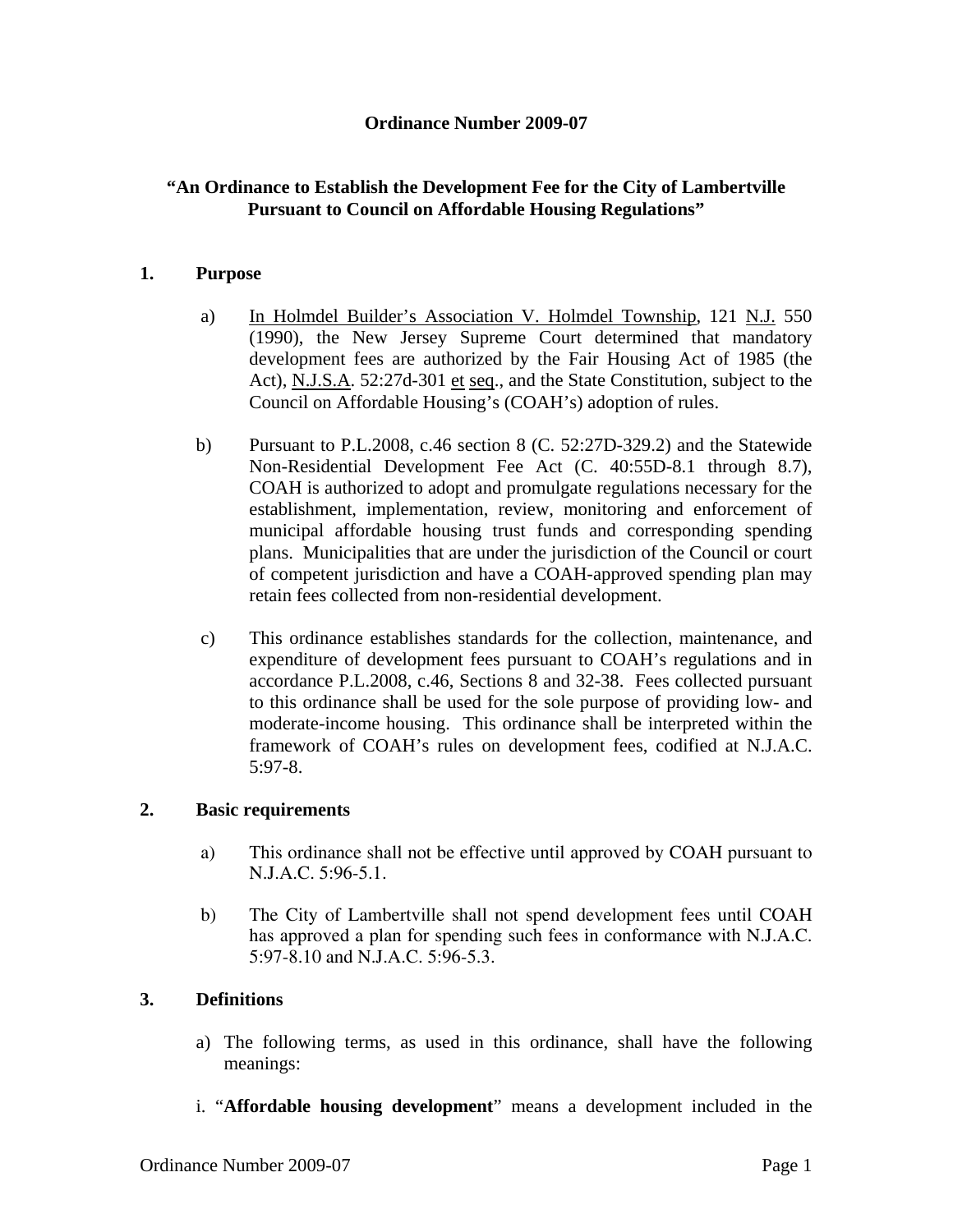Housing Element and Fair Share Plan, and includes, but is not limited to, an inclusionary development, a municipal construction project or a 100 percent affordable development.

- ii. "**COAH**" or the "**Council**" means the New Jersey Council on Affordable Housing established under the Act which has primary jurisdiction for the administration of housing obligations in accordance with sound regional planning consideration in the State.
- iii. "**Development fee**" means money paid by a developer for the improvement of property as permitted in N.J.A.C. 5:97-8.3.
- iv. "**Developer**" means the legal or beneficial owner or owners of a lot or of any land proposed to be included in a proposed development, including the holder of an option or contract to purchase, or other person having an enforceable proprietary interest in such land.
- v. "**Equalized assessed value**" means the assessed value of a property divided by the current average ratio of assessed to true value for the municipality in which the property is situated, as determined in accordance with sections 1, 5, and 6 of P.L.1973, c.123 (C.54:1-35a through C.54:1-35c).
- vi. "**Green building strategies**" means those strategies that minimize the impact of development on the environment, and enhance the health, safety and wellbeing of residents by producing durable, low-maintenance, resource-efficient housing while making optimum use of existing infrastructure and community services.

## **4. Residential Development fees**

- a) Imposed fees
	- i. Within all of the City's residential zoning districts, residential developers, except for developers of the types of development specifically exempted below, shall pay a fee of one and a half percent of the equalized assessed value for residential development provided no increased density is permitted.
	- ii. When an increase in residential density pursuant to N.J.S.A. 40:55D-70d(5) (known as a "d" variance) has been permitted, developers may be required to pay a development fee of six percent of the equalized assessed value for each additional unit that may be realized. However, if the zoning on a site has changed during the two-year period preceding the filing of such a variance application, the base density for the purposes of calculating the bonus development fee shall be the highest density permitted by right during the two-year period preceding the filing of the variance application.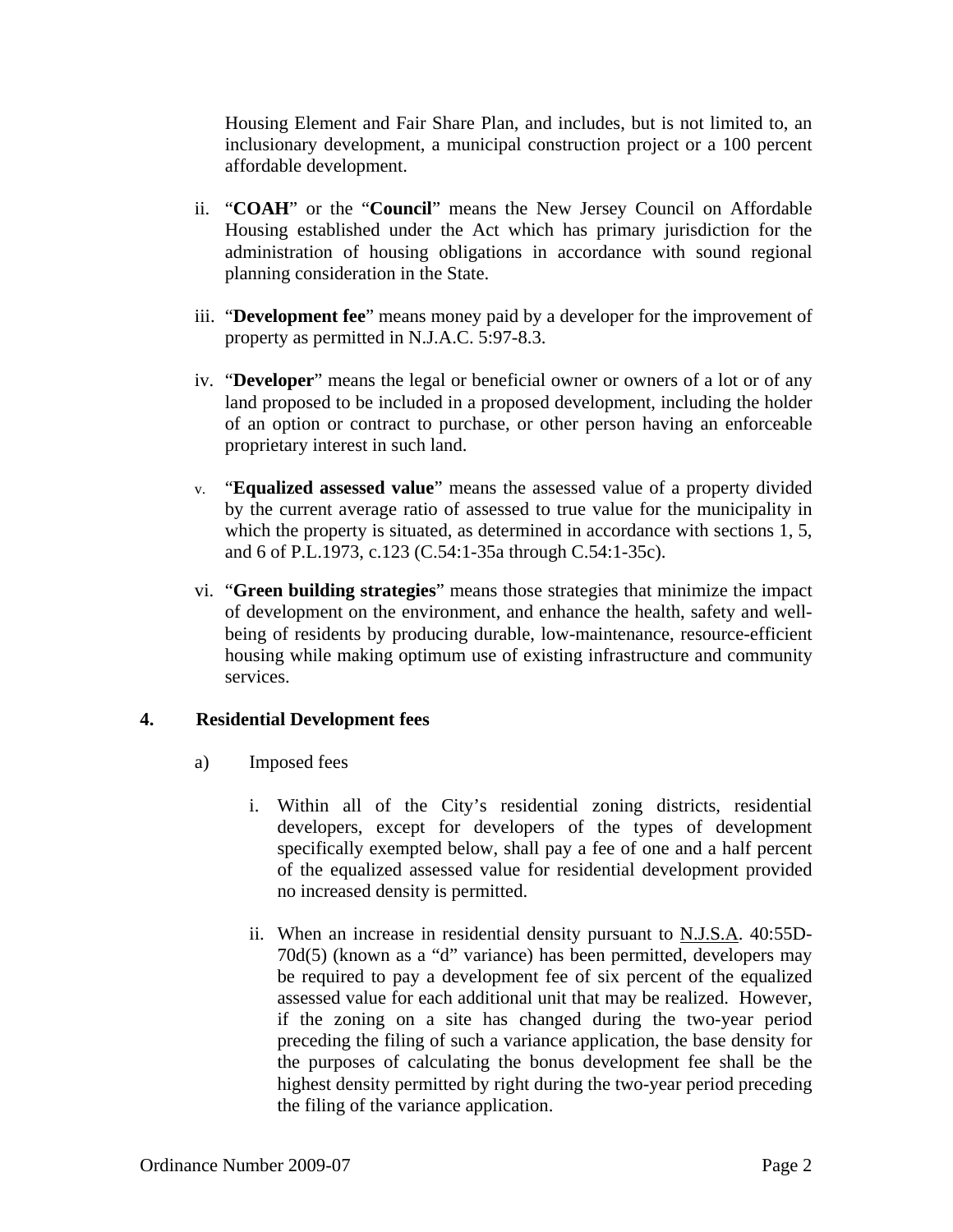Example: If an approval allows four units to be constructed on a site that was zoned for two units, the fees could equal one percent of the equalized assessed value on the first two units; and the specified higher percentage up to six percent of the equalized assessed value for the two additional units, provided zoning on the site has not changed during the two-year period preceding the filing of such a variance application.

- b) Eligible exactions, ineligible exactions and exemptions for residential development
	- i. Affordable housing developments and developments where the developer has made a payment in lieu of on-site construction of affordable units shall be exempt from development fees.
	- ii. Developments that have received preliminary or final site plan approval prior to the adoption of a municipal development fee ordinance shall be exempt from development fees, unless the developer seeks a substantial change in the approval. Where a site plan approval does not apply, a zoning and/or building permit shall be synonymous with preliminary or final site plan approval for this purpose. The fee percentage shall be vested on the date that the building permit is issued.

## **5. Non-residential Development fees**

- a) Imposed fees
	- i. Within all zoning districts, non-residential developers, except for developers of the types of development specifically exempted, shall pay a fee equal to two and one-half (2.5) percent of the equalized assessed value of the land and improvements, for all new nonresidential construction on an unimproved lot or lots.
	- ii. Non-residential developers, except for developers of the types of development specifically exempted, shall also pay a fee equal to two and one-half (2.5) percent of the increase in equalized assessed value resulting from any additions to existing structures to be used for nonresidential purposes.
	- iii. Development fees shall be imposed and collected when an existing structure is demolished and replaced. The development fee of two and a half percent (2.5%) shall be calculated on the difference between the equalized assessed value of the pre-existing land and improvement and the equalized assessed value of the newly improved structure, i.e. land and improvement, at the time final certificate of occupancy is issued.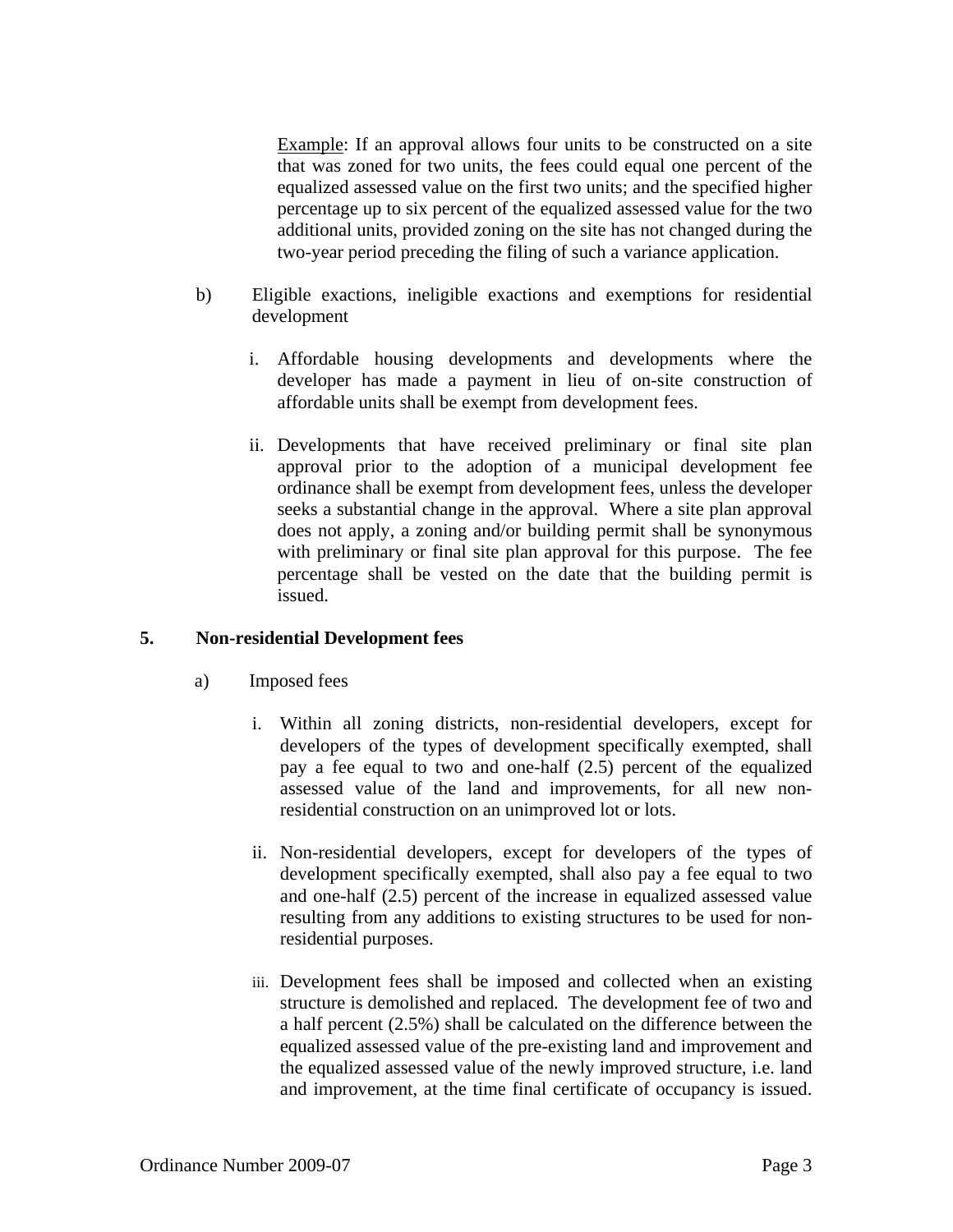If the calculation required under this section results in a negative number, the non-residential development fee shall be zero.

- b) Eligible exactions, ineligible exactions and exemptions for non-residential development
	- i. The non-residential portion of a mixed-use inclusionary or market rate development shall be subject to the two and a half (2.5) percent development fee, unless otherwise exempted below.
	- ii. The 2.5 percent fee shall not apply to an increase in equalized assessed value resulting from alterations, change in use within existing footprint, reconstruction, renovations and repairs.
	- iii. Non-residential developments shall be exempt from the payment of non-residential development fees in accordance with the exemptions required pursuant to P.L.2008, c.46, as specified in the Form N-RDF "State of New Jersey Non-Residential Development Certification/Exemption" Form. Any exemption claimed by a developer shall be substantiated by that developer.
	- iii. A developer of a non-residential development exempted from the nonresidential development fee pursuant to P.L.2008, c.46 shall be subject to it at such time the basis for the exemption no longer applies, and shall make the payment of the non-residential development fee, in that event, within three years after that event or after the issuance of the final certificate of occupancy of the non-residential development, whichever is later.
	- iv. If a property which was exempted from the collection of a nonresidential development fee thereafter ceases to be exempt from property taxation, the owner of the property shall remit the fees required pursuant to this section within 45 days of the termination of the property tax exemption. Unpaid non-residential development fees under these circumstances may be enforceable by Lambertville as a lien against the real property of the owner.

## **6. Collection procedures**

- a) Upon the granting of a preliminary, final or other applicable approval, for a development, the applicable approving authority shall direct its staff to notify the construction official responsible for the issuance of a building permit.
- b) For non-residential developments only, the developer shall also be provided with a copy of Form N-RDF "State of New Jersey Non-Residential Development Certification/Exemption" to be completed as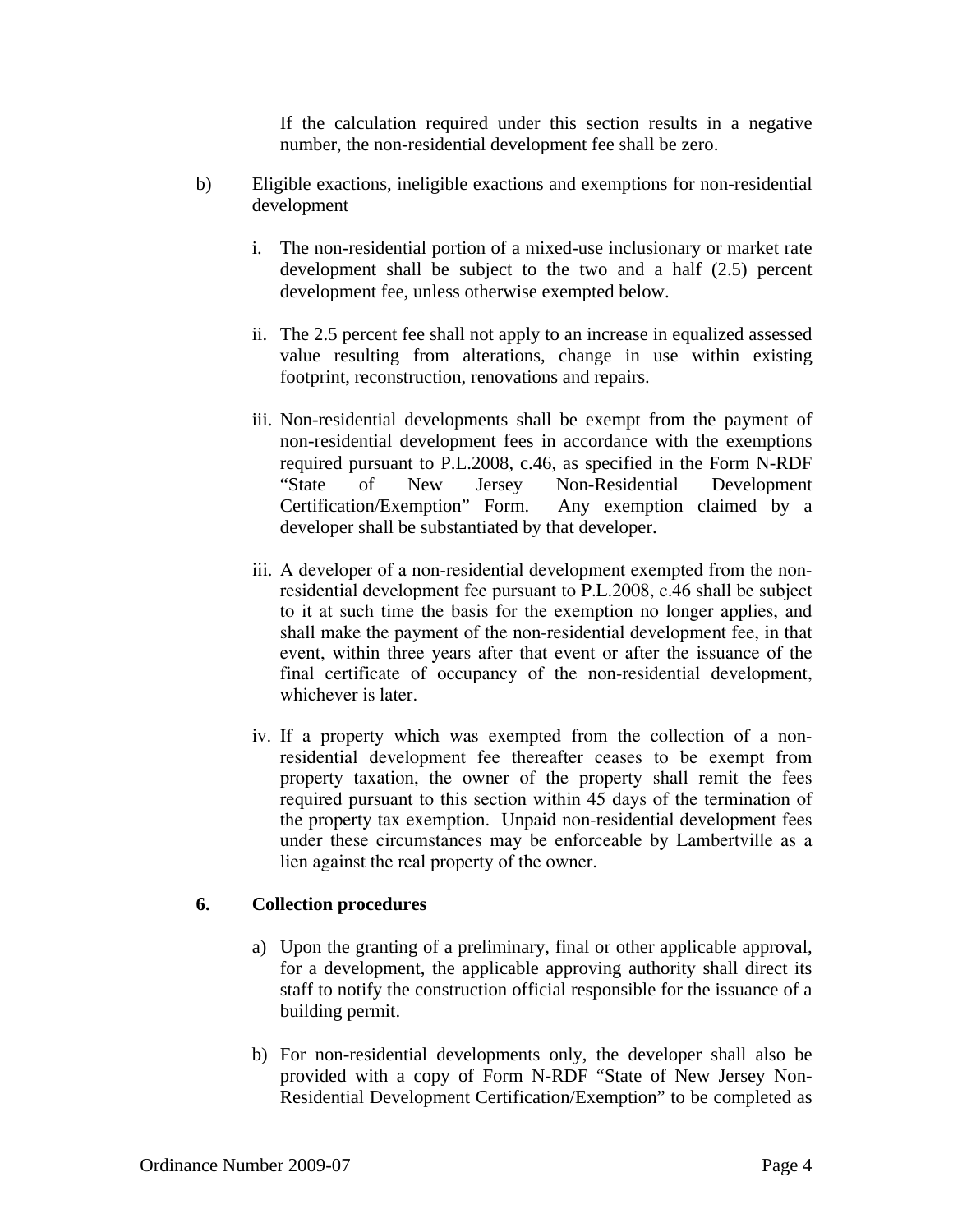per the instructions provided. The Developer of a non-residential development shall complete Form N-RDF as per the instructions provided. The construction official shall verify the information submitted by the non-residential developer as per the instructions provided in the Form N-RDF. The Tax assessor shall verify exemptions and prepare estimated and final assessments as per the instructions provided in Form N-RDF.

- c) The construction official responsible for the issuance of a building permit shall notify the local tax assessor of the issuance of the first building permit for a development which is subject to a development fee.
- d) Within 90 days of receipt of that notice, the municipal tax assessor, based on the plans filed, shall provide an estimate of the equalized assessed value of the development.
- e) The construction official responsible for the issuance of a final certificate of occupancy notifies the local assessor of any and all requests for the scheduling of a final inspection on property which is subject to a development fee.
- f) Within 10 business days of a request for the scheduling of a final inspection, the municipal assessor shall confirm or modify the previously estimated equalized assessed value of the improvements of the development; calculate the development fee; and thereafter notify the developer of the amount of the fee.
- g) Should Lambertville fail to determine or notify the developer of the amount of the development fee within 10 business days of the request for final inspection, the developer may estimate the amount due and pay that estimated amount consistent with the dispute process set forth in subsection b. of section 37 of P.L.2008, c.46 (C.40:55D-8.6).
- h) Fifty percent of the development fee shall be collected at the time of issuance of the building permit. The remaining portion shall be collected at the issuance of the certificate of occupancy. The developer shall be responsible for paying the difference between the fee calculated at building permit and that determined at issuance of certificate of occupancy.
- i) Appeal of development fees
	- 1) A developer may challenge residential development fees imposed by filing a challenge with the County Board of Taxation. Pending a review and determination by the Board, collected fees shall be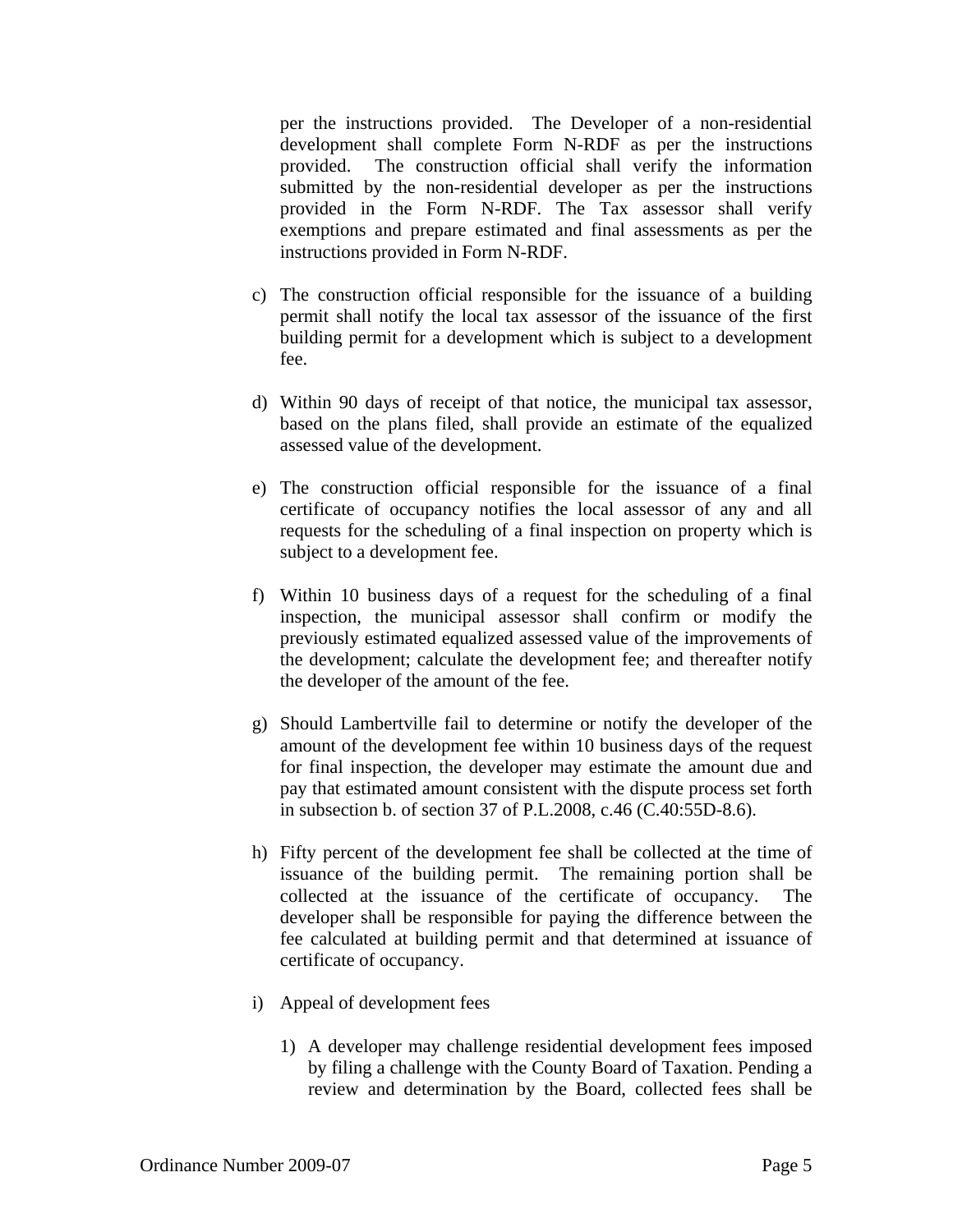placed in an interest bearing escrow account by the City of Lambertville. Appeals from a determination of the Board may be made to the tax court in accordance with the provisions of the State Tax Uniform Procedure Law, R.S.54:48-1 et seq., within 90 days after the date of such determination. Interest earned on amounts escrowed shall be credited to the prevailing party.

2) A developer may challenge non-residential development fees imposed by filing a challenge with the Director of the Division of Taxation. Pending a review and determination by the Director, which shall be made within 45 days of receipt of the challenge, collected fees shall be placed in an interest bearing escrow account by the City of Lambertville. Appeals from a determination of the Director may be made to the tax court in accordance with the provisions of the State Tax Uniform Procedure Law, R.S.54:48-1 et seq., within 90 days after the date of such determination. Interest earned on amounts escrowed shall be credited to the prevailing party.

# **7. Affordable Housing trust fund**

- a) There is hereby created a separate, interest-bearing housing trust fund to be maintained by the chief financial officer for the purpose of depositing development fees collected from residential and non-residential developers and proceeds from the sale of units with extinguished controls.
- b) The following additional funds shall be deposited in the Affordable Housing Trust Fund and shall at all times be identifiable by source and amount:
	- 1. payments in lieu of on-site construction of affordable units;
	- 2. developer contributed funds to make ten percent (10%) of the adaptable entrances in a townhouse or other multistory attached development accessible;
	- 3. rental income from municipally operated units;
	- 4. repayments from affordable housing program loans;
	- 5. recapture funds;
	- 6. proceeds from the sale of affordable units; and
	- 7. any other funds collected in connection with Lambertville's affordable housing program.
- c) Within seven days from the opening of the trust fund account, the City of Lambertville shall provide COAH with written authorization, in the form of a three-party escrow agreement between the municipality, the bank and COAH to permit COAH to direct the disbursement of the funds as provided for in  $N.J.A.C. 5:97-8.13(b)$ .
- d) All interest accrued in the housing trust fund shall only be used on eligible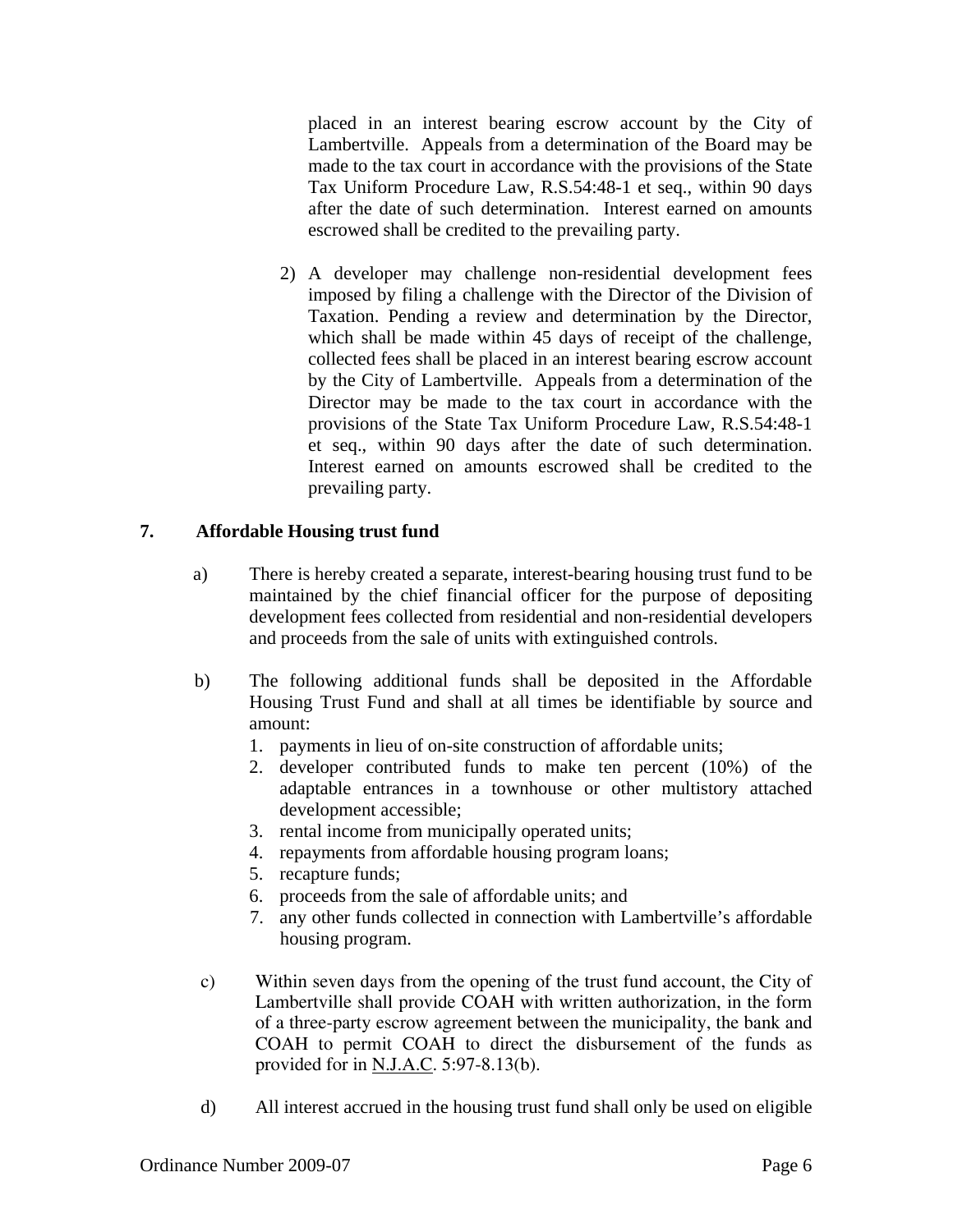affordable housing activities approved by COAH.

#### **8. Use of funds**

- a) The expenditure of all funds shall conform to a spending plan approved by COAH. Funds deposited in the housing trust fund may be used for any activity approved by COAH to address the City of Lambertville's fair share obligation and may be set up as a grant or revolving loan program. Such activities include, but are not limited to: preservation or purchase of housing for the purpose of maintaining or implementing affordability controls, rehabilitation, new construction of affordable housing units and related costs, accessory apartment, market to affordable, or regional housing partnership programs, conversion of existing non-residential buildings to create new affordable units, green building strategies designed to be cost saving and in accordance with accepted national or state standards, purchase of land for affordable housing, improvement of land to be used for affordable housing, extensions or improvements of roads and infrastructure to affordable housing sites, financial assistance designed to increase affordability, administration necessary for implementation of the Housing Element and Fair Share Plan, or any other activity as permitted pursuant to N.J.A.C. 5:97-8.7 through 8.9 and specified in the approved spending plan.
- b) Funds shall not be expended to reimburse the City of Lambertville for past housing activities.
- c) At least 30 percent of all development fees collected and interest earned shall be used to provide affordability assistance to low- and moderateincome households in affordable units included in the municipal Fair Share Plan. One-third of the affordability assistance portion of development fees collected shall be used to provide affordability assistance to those households earning 30 percent or less of median income by region.
	- i. Affordability assistance programs may include down payment assistance, security deposit assistance, low interest loans, rental assistance, assistance with homeowners association condominium fees and special assessments, and assistance with emergency repairs.
	- ii. Affordability assistance to households earning 30 percent or less of median income may include buying down the cost of low or moderate income units in the municipal Fair Share Plan to make them affordable to households earning 30 percent or less of median income. The use of development fees in this manner shall entitle the City of Lambertville to bonus credits pursuant to N.J.A.C. 5:97-3.7.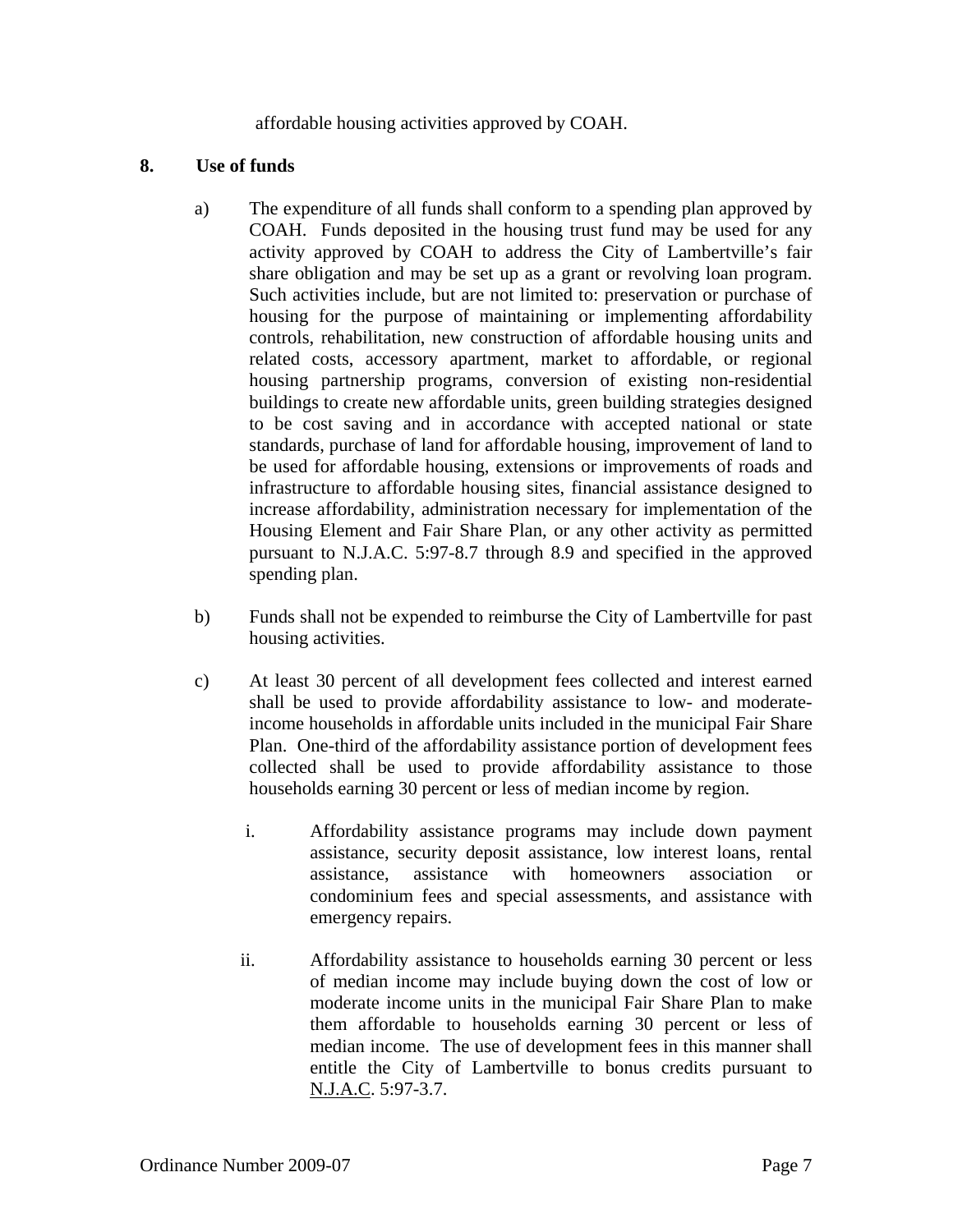- iii. Payments in lieu of constructing affordable units on site and funds from the sale of units with extinguished controls shall be exempt from the affordability assistance requirement.
- d) The City of Lambertville may contract with a private or public entity to administer any part of its Housing Element and Fair Share Plan, including the requirement for affordability assistance, in accordance with N.J.A.C. 5:96-18.
- e) No more than 20 percent of all revenues collected from development fees, may be expended on administration, including, but not limited to, salaries and benefits for municipal employees or consultant fees necessary to develop or implement a new construction program, a Housing Element and Fair Share Plan, and/or an affirmative marketing program. In the case of a rehabilitation program, no more than 20 percent of the revenues collected from development fees shall be expended for such administrative expenses. Administrative funds may be used for income qualification of households, monitoring the turnover of sale and rental units, and compliance with COAH's monitoring requirements. Legal or other fees related to litigation opposing affordable housing sites or objecting to the Council's regulations and/or action are not eligible uses of the affordable housing trust fund.

## **9. Monitoring**

a) The City of Lambertville shall complete and return to COAH all monitoring forms included in monitoring requirements related to the collection of development fees from residential and non-residential developers, payments in lieu of constructing affordable units on site, funds from the sale of units with extinguished controls, barrier free escrow funds, rental income, repayments from affordable housing program loans, and any other funds collected in connection with Lambertville's housing program, as well as to the expenditure of revenues and implementation of the plan certified by COAH. All monitoring reports shall be completed on forms designed by COAH.

## **10. Ongoing collection of fees**

a) The ability for the City of Lambertville to impose, collect and expend development fees shall expire with its substantive certification unless the City of Lambertville has filed an adopted Housing Element and Fair Share Plan with COAH, has petitioned for substantive certification, and has received COAH's approval of its development fee ordinance. If the City of Lambertville fails to renew its ability to impose and collect development fees prior to the expiration substantive certification, it may be subject to forfeiture of any or all funds remaining within its municipal trust fund.